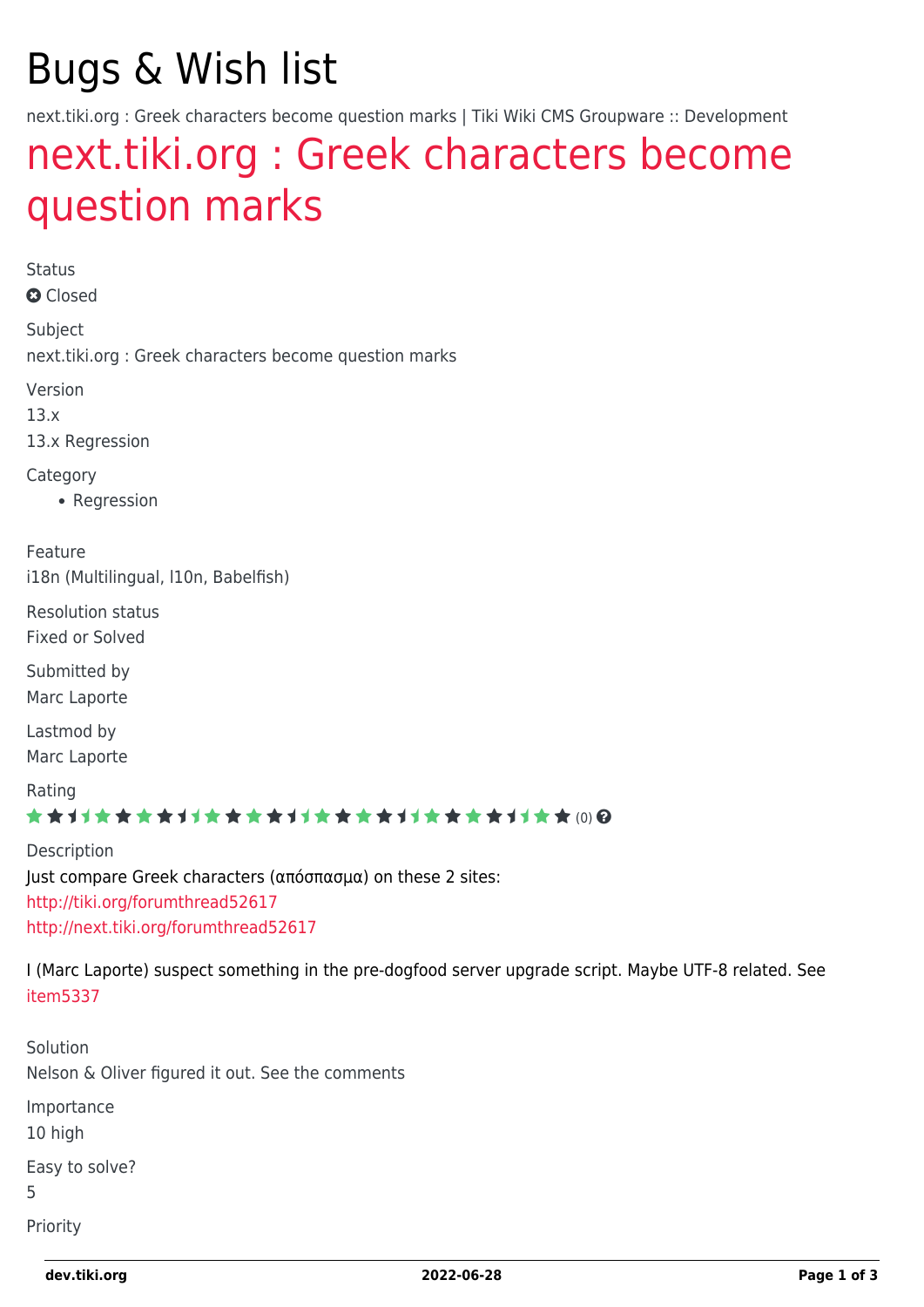Demonstrate Bug (Tiki 19+) Please demonstrate your bug on show2.tikiwiki.org

Version: trunk ▼ [Create show2.tikiwiki.org instance](#page--1-0)

Ticket ID 5300

Created Tuesday 08 July, 2014 03:15:50 GMT-0000 by Marc Laporte

LastModif Monday 21 July, 2014 20:44:44 GMT-0000

## Comments



#### [Jonny Bradley](https://dev.tiki.org/user8515) 16 Jul 14 17:01 GMT-0000

This doesn't seem to have happened on dev.tiki.org or the other next servers (see the chevrons char in between admin and features on<https://next.tiki.org/tiki-admin.php>and compare with<https://nextdoc.tiki.org/tiki-admin.php>)

So maybe this is something caused by the next dogfooding upgrade script on tiki.org? Or an underlying problem with the encoding there?



#### [Nelson Ko](https://dev.tiki.org/user9801) 19 Jul 14 16:47 GMT-0000

This problem exists on next.tiki.org. But when I tried to reproduce the problem by upgrading a copy of the tiki.org backup dump I could not reproduce it.



#### [Marc Laporte](https://dev.tiki.org/user11197) 21 Jul 14 20:41 GMT-0000

> <https://dev.tiki.org/item5300>: This problem exists on next.tiki.org. But when I tried to reproduce the problem by upgrading a copy of the tiki.org backup dump I could not reproduce it.

>

> Could you assist in looking into whether it's a MySQL config issue, or perhaps an issue when the database was copied or something else?

Fixed. Tiki.org had adodb disabled:

```
// \phiapi tiki = 'adodb';
```